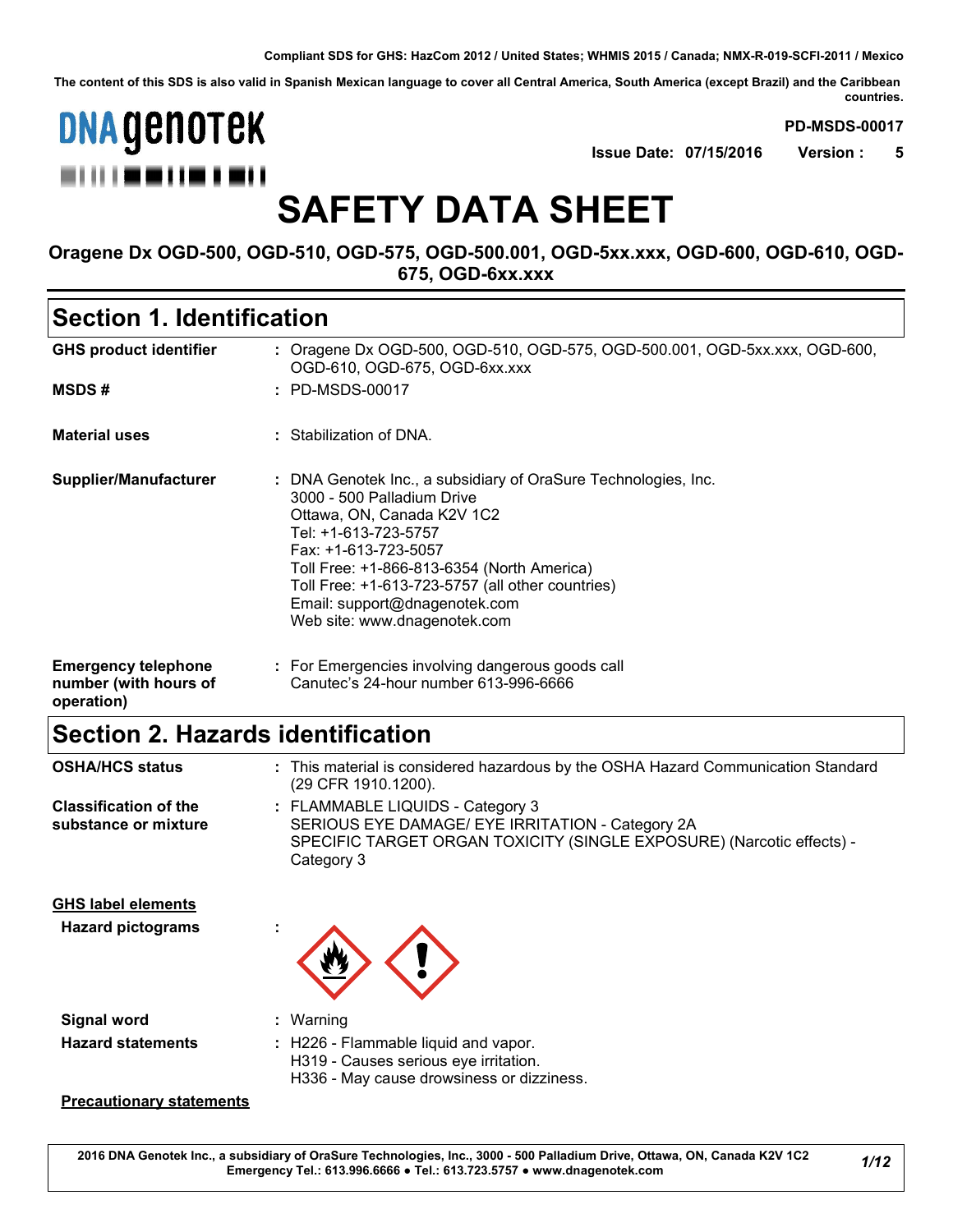**DNA GENOTEK** ---------

**Issue Date: 07/15/2016 Version : 5**

# **Section 2. Hazards identification**

| <b>Prevention</b>                                              | : P280 - Wear protective gloves. Wear eye or face protection.<br>P210 - Keep away from heat, hot surfaces, sparks, open flames and other ignition<br>sources. No smoking.<br>P241 - Use explosion-proof electrical, ventilating, lighting and all material-handling<br>equipment.<br>P242 - Use only non-sparking tools.<br>P243 - Take precautionary measures against static discharge.<br>P233 - Keep container tightly closed.<br>P271 - Use only outdoors or in a well-ventilated area.<br>P261 - Avoid breathing vapor.<br>P264 - Wash hands thoroughly after handling. |
|----------------------------------------------------------------|------------------------------------------------------------------------------------------------------------------------------------------------------------------------------------------------------------------------------------------------------------------------------------------------------------------------------------------------------------------------------------------------------------------------------------------------------------------------------------------------------------------------------------------------------------------------------|
| <b>Response</b>                                                | P304 + P340 + P312 - IF INHALED: Remove person to fresh air and keep comfortable<br>for breathing. Call a POISON CENTER or physician if you feel unwell.<br>P303 + P361 + P353 - IF ON SKIN (or hair): Take off immediately all contaminated<br>clothing. Rinse skin with water or shower.<br>P305 + P351 + P338 - IF IN EYES: Rinse cautiously with water for several minutes.<br>Remove contact lenses, if present and easy to do. Continue rinsing.<br>P337 + P313 - If eye irritation persists: Get medical attention.                                                   |
| <b>Storage</b>                                                 | : P405 - Store locked up.<br>P403 - Store in a well-ventilated place.<br>P235 - Keep cool.                                                                                                                                                                                                                                                                                                                                                                                                                                                                                   |
| <b>Disposal</b>                                                | : P501 - Dispose of contents and container in accordance with all local, regional, national<br>and international regulations.                                                                                                                                                                                                                                                                                                                                                                                                                                                |
| Hazards not otherwise classified (HNOC)                        |                                                                                                                                                                                                                                                                                                                                                                                                                                                                                                                                                                              |
| <b>Physical hazards not</b><br>otherwise classified<br>(PHNOC) | : None known.                                                                                                                                                                                                                                                                                                                                                                                                                                                                                                                                                                |
| <b>Health hazards not</b>                                      | : None known.                                                                                                                                                                                                                                                                                                                                                                                                                                                                                                                                                                |

# **Section 3. Composition/information on ingredients**

| Substance/mixture                | : Mixture        |
|----------------------------------|------------------|
| Other means of<br>identification | : Not available. |

#### **CAS number/other identifiers**

**otherwise classified** 

**(HHNOC)**

| <b>CAS number</b> | : Not applicable. |
|-------------------|-------------------|
| <b>MSDS#</b>      | : PD-MSDS-00017   |

| Ingredient name      | $\frac{0}{0}$ | <b>CAS number</b> |
|----------------------|---------------|-------------------|
| <b>Ethyl Alcohol</b> | $24$          | 64-17-5           |
| Trometamol           | - 5           | 77-86-1           |

**Any concentration shown as a range is to protect confidentiality or is due to batch variation.**

**There are no additional ingredients present which, within the current knowledge of the supplier and in the concentrations applicable, are classified as hazardous to health or the environment and hence require reporting in this section.**

**Occupational exposure limits, if available, are listed in Section 8.**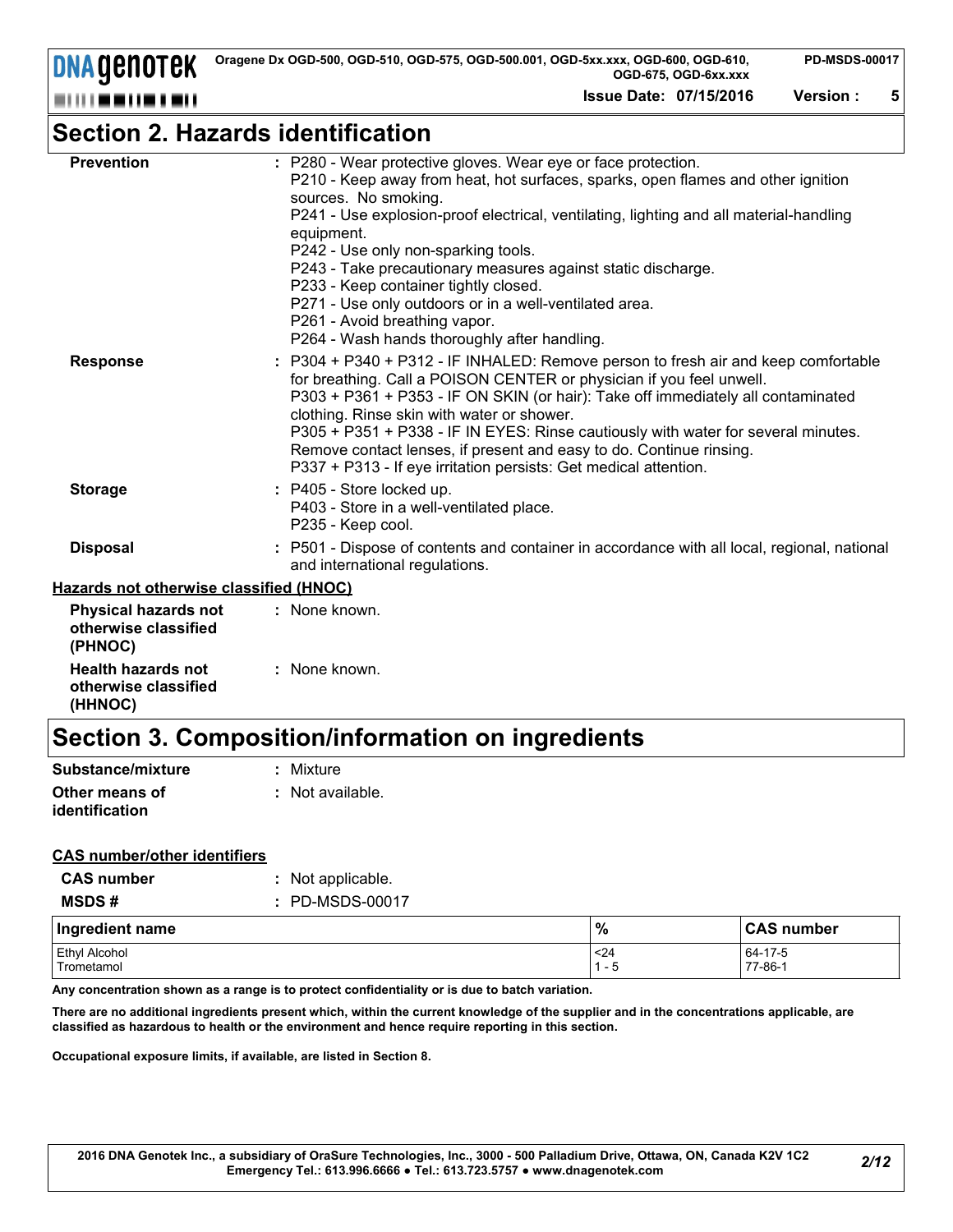**Issue Date: 07/15/2016 Version : 5**

### **Section 4. First aid measures**

#### **Description of necessary first aid measures**

| Eye contact         | : Immediately flush eyes with plenty of water, occasionally lifting the upper and lower<br>eyelids. Check for and remove any contact lenses. Continue to rinse for at least 20<br>minutes. Get medical attention.                                                                                                                                                                                                                                                                           |
|---------------------|---------------------------------------------------------------------------------------------------------------------------------------------------------------------------------------------------------------------------------------------------------------------------------------------------------------------------------------------------------------------------------------------------------------------------------------------------------------------------------------------|
| <b>Inhalation</b>   | : Remove victim to fresh air and keep at rest in a position comfortable for breathing. If not<br>breathing, if breathing is irregular or if respiratory arrest occurs, provide artificial<br>respiration or oxygen by trained personnel. It may be dangerous to the person providing<br>aid to give mouth-to-mouth resuscitation. If unconscious, place in recovery position and<br>get medical attention immediately. Maintain an open airway. Get medical attention if<br>symptoms occur. |
| <b>Skin contact</b> | : Flush contaminated skin with plenty of water. Get medical attention if symptoms occur.<br>Wash clothing before reuse. Clean shoes thoroughly before reuse.                                                                                                                                                                                                                                                                                                                                |
| Ingestion           | : Wash out mouth with water. If material has been swallowed and the exposed person is<br>conscious, give small quantities of water to drink. Do not induce vomiting unless<br>directed to do so by medical personnel. Never give anything by mouth to an<br>unconscious person. Get medical attention if symptoms occur.                                                                                                                                                                    |

#### **Most important symptoms/effects, acute and delayed**

| <b>Potential acute health effects</b> |                                                                                                                                                                          |
|---------------------------------------|--------------------------------------------------------------------------------------------------------------------------------------------------------------------------|
| Eye contact                           | : Causes serious eye irritation.                                                                                                                                         |
| <b>Inhalation</b>                     | : Can cause central nervous system (CNS) depression. May cause drowsiness or<br>dizziness.                                                                               |
| <b>Skin contact</b>                   | : No known significant effects or critical hazards.                                                                                                                      |
| Ingestion                             | : Can cause central nervous system (CNS) depression.                                                                                                                     |
| Over-exposure signs/symptoms          |                                                                                                                                                                          |
| Eye contact                           | : Adverse symptoms may include the following:<br>pain or irritation<br>watering<br>redness                                                                               |
| <b>Inhalation</b>                     | : Adverse symptoms may include the following:<br>nausea or vomiting<br>headache<br>drowsiness/fatigue<br>dizziness/vertigo<br>unconsciousness                            |
| <b>Skin contact</b>                   | : No known significant effects or critical hazards.                                                                                                                      |
| Ingestion                             | : No known significant effects or critical hazards.                                                                                                                      |
|                                       | Indication of immediate medical attention and special treatment needed, if necessary                                                                                     |
| Notes to physician                    | : In case of inhalation of decomposition products in a fire, symptoms may be delayed.<br>The exposed person may need to be kept under medical surveillance for 48 hours. |
| <b>Specific treatments</b>            | : No specific treatment.                                                                                                                                                 |
| <b>Protection of first-aiders</b>     | : It may be dangerous to the person providing aid to give mouth-to-mouth resuscitation.                                                                                  |

**See toxicological information (Section 11)**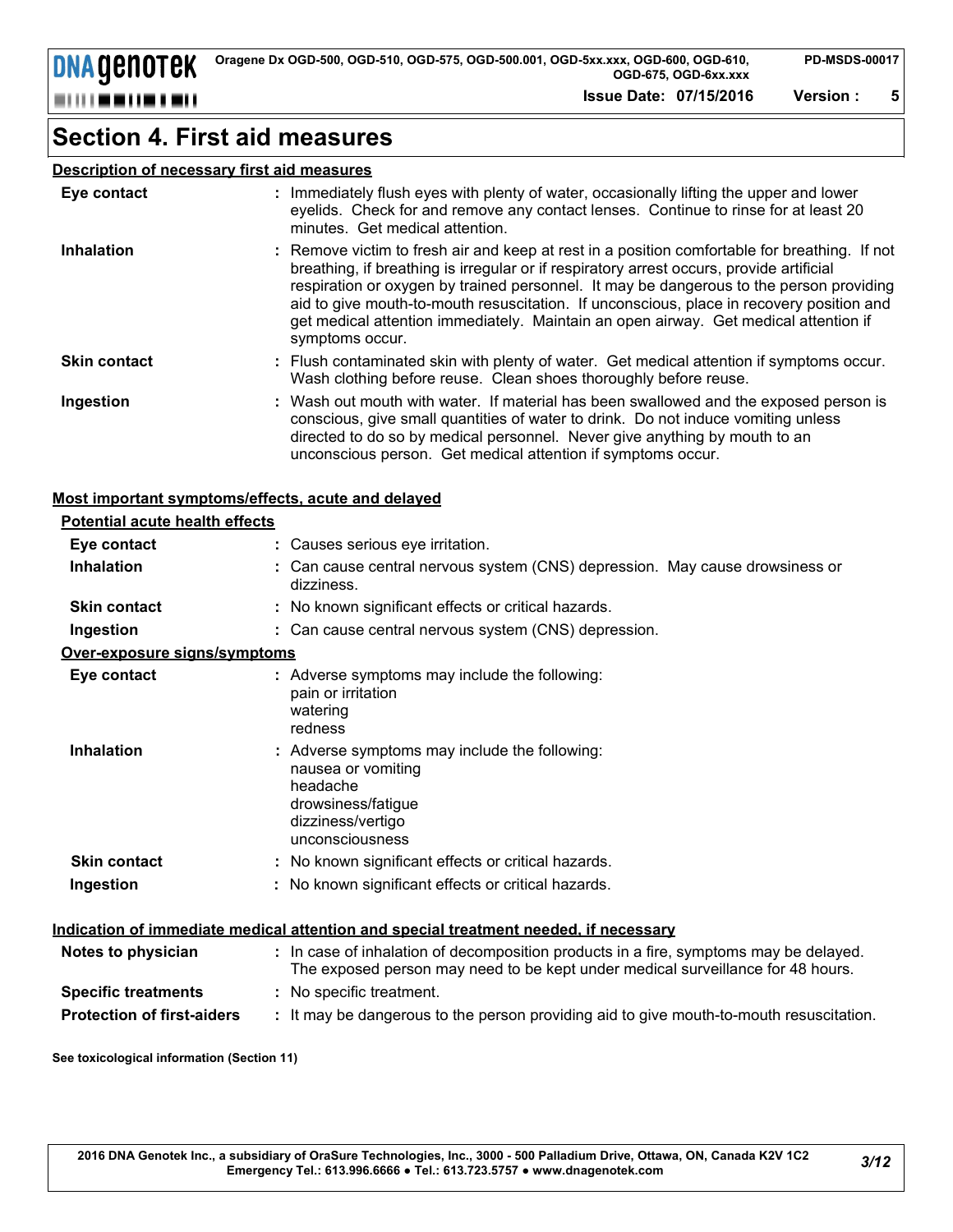**Issue Date: 07/15/2016 Version : 5**

### **Section 5. Fire-fighting measures**

| <b>Extinguishing media</b> |
|----------------------------|
|----------------------------|

| Suitable extinguishing<br>media                          | : Use dry chemical, $CO2$ , water spray (fog) or foam.                                                                                                                   |
|----------------------------------------------------------|--------------------------------------------------------------------------------------------------------------------------------------------------------------------------|
| Unsuitable extinguishing<br>media                        | : Do not use water jet or water-based fire extinguishers.                                                                                                                |
| <b>Specific hazards arising</b><br>from the chemical     | : Flammable liquid and vapor.                                                                                                                                            |
| <b>Hazardous thermal</b><br>decomposition products       | : Decomposition products may include the following materials:<br>carbon dioxide<br>carbon monoxide<br>nitrogen oxides<br>metal oxide/oxides                              |
| <b>Special protective actions</b><br>for fire-fighters   | : Move containers from fire area if this can be done without risk. Use water spray to keep<br>fire-exposed containers cool.                                              |
| <b>Special protective</b><br>equipment for fire-fighters | : Fire-fighters should wear appropriate protective equipment and self-contained breathing<br>apparatus (SCBA) with a full face-piece operated in positive pressure mode. |

### **Section 6. Accidental release measures**

#### **Personal precautions, protective equipment and emergency procedures**

| For non-emergency<br>personnel   | : Shut off all ignition sources. No flares, smoking or flames in hazard area. Avoid<br>breathing vapor or mist. Provide adequate ventilation. Wear appropriate respirator<br>when ventilation is inadequate. Put on appropriate personal protective equipment. |
|----------------------------------|----------------------------------------------------------------------------------------------------------------------------------------------------------------------------------------------------------------------------------------------------------------|
| For emergency responders         | If specialized clothing is required to deal with the spillage, take note of any information in<br>Section 8 on suitable and unsuitable materials. See also the information in "For non-<br>emergency personnel".                                               |
| <b>Environmental precautions</b> | : Avoid dispersal of spilled material and runoff and contact with soil, waterways, drains<br>and sewers. Inform the relevant authorities if the product has caused environmental<br>pollution (sewers, waterways, soil or air).                                |
|                                  |                                                                                                                                                                                                                                                                |

#### **Methods and materials for containment and cleaning up**

**Spill** Stop leak if without risk. Move containers from spill area. Use spark-proof tools and Stop 1: Stop leak if without risk. Move containers from spill area. Use spark-proof tools and explosion-proof equipment. Approach release from upwind. Prevent entry into sewers, water courses, basements or confined areas. Wash spillages into an effluent treatment plant or proceed as follows. Contain and collect spillage with non-combustible, absorbent material e.g. sand, earth, vermiculite or diatomaceous earth and place in container for disposal according to local regulations (see Section 13). Dispose of via a licensed waste disposal contractor. Contaminated absorbent material may pose the same hazard as the spilled product. Note: see Section 1 for emergency contact information and Section 13 for waste disposal.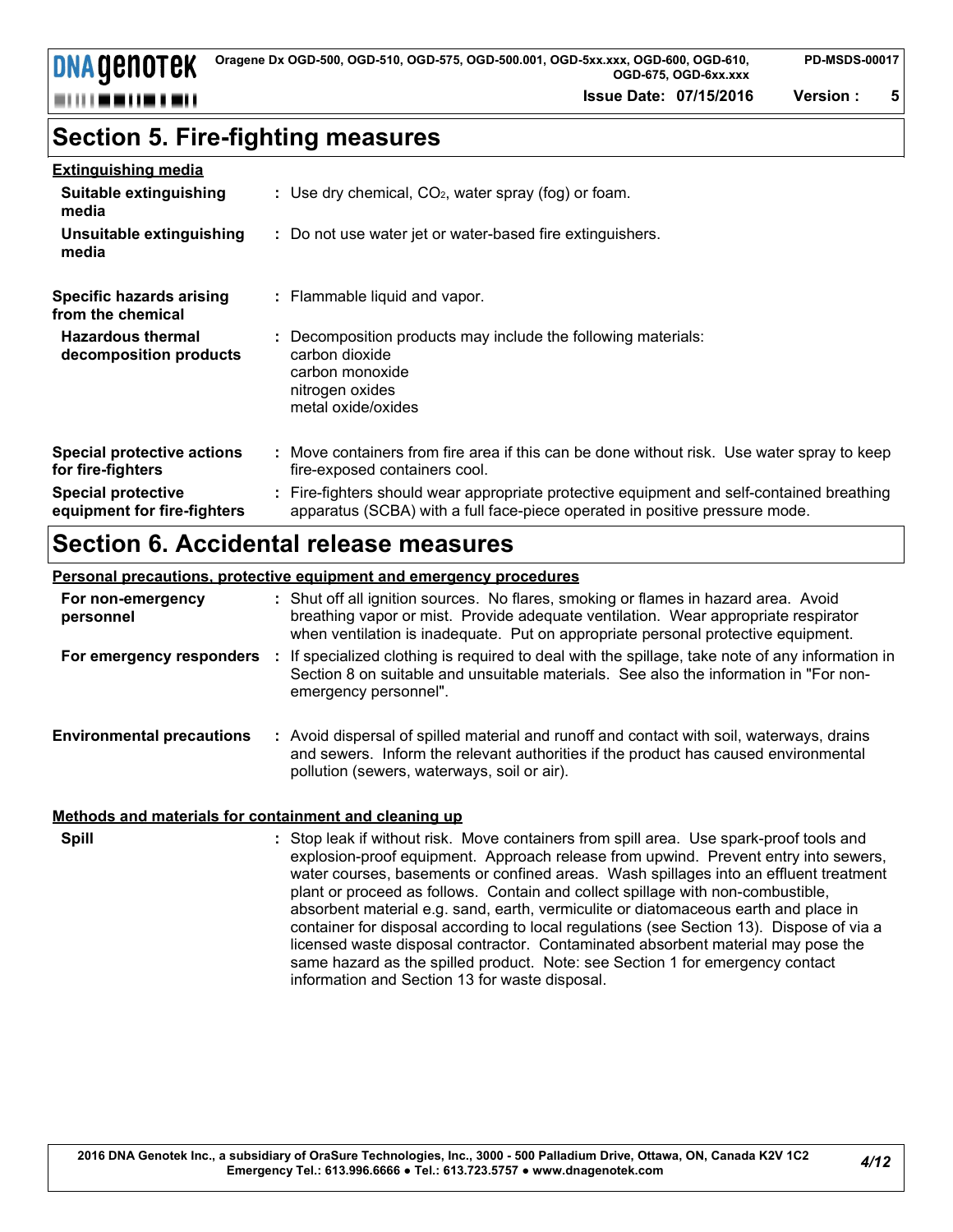**DNA GENOTEK** ---------

**Issue Date: 07/15/2016 Version : 5**

### **Section 7. Handling and storage**

#### **Precautions for safe handling**

| <b>Protective measures</b>                                         | : Put on appropriate personal protective equipment (see Section 8). Do not ingest. Avoid<br>contact with eyes, skin and clothing. Avoid breathing vapor or mist. Use only with<br>adequate ventilation. Wear appropriate respirator when ventilation is inadequate. Do<br>not enter storage areas and confined spaces unless adequately ventilated. Keep in the<br>original container or an approved alternative made from a compatible material, kept<br>tightly closed when not in use. Store and use away from heat, sparks, open flame or<br>any other ignition source. Use explosion-proof electrical (ventilating, lighting and<br>material handling) equipment. Use only non-sparking tools. Take precautionary<br>measures against electrostatic discharges. Empty containers retain product residue and<br>can be hazardous. Do not reuse container. |
|--------------------------------------------------------------------|---------------------------------------------------------------------------------------------------------------------------------------------------------------------------------------------------------------------------------------------------------------------------------------------------------------------------------------------------------------------------------------------------------------------------------------------------------------------------------------------------------------------------------------------------------------------------------------------------------------------------------------------------------------------------------------------------------------------------------------------------------------------------------------------------------------------------------------------------------------|
| Advice on general<br>occupational hygiene                          | : Eating, drinking and smoking should be prohibited in areas where this material is<br>handled, stored and processed. Workers should wash hands and face before eating,<br>drinking and smoking. See also Section 8 for additional information on hygiene<br>measures.                                                                                                                                                                                                                                                                                                                                                                                                                                                                                                                                                                                        |
| Conditions for safe storage,<br>including any<br>incompatibilities | : Store in accordance with local regulations. Store in a segregated and approved area.<br>Store in original container protected from direct sunlight in a dry, cool and well-ventilated<br>area, away from incompatible materials (see Section 10) and food and drink. Store<br>locked up. Eliminate all ignition sources. Separate from oxidizing materials. Keep<br>container tightly closed and sealed until ready for use. Containers that have been<br>opened must be carefully resealed and kept upright to prevent leakage. Do not store in<br>unlabeled containers. Use appropriate containment to avoid environmental<br>contamination.                                                                                                                                                                                                              |

# **Section 8. Exposure controls/personal protection**

#### **Control parameters**

#### **United States**

#### **Occupational exposure limits**

| Ingredient name | <b>Exposure limits</b>                                                                                                                                                                                                                                                            |
|-----------------|-----------------------------------------------------------------------------------------------------------------------------------------------------------------------------------------------------------------------------------------------------------------------------------|
| Ethyl Alcohol   | ACGIH TLV (United States, 3/2015).<br>STEL: 1000 ppm 15 minutes.<br>NIOSH REL (United States, 10/2013).<br>TWA: 1900 mg/m <sup>3</sup> 10 hours.<br>TWA: 1000 ppm 10 hours.<br>OSHA PEL (United States, 2/2013).<br>TWA: $1900 \text{ mg/m}^3$ 8 hours.<br>TWA: 1000 ppm 8 hours. |

#### **Canada**

#### **Occupational exposure limits**

None.

| <b>Mexico</b>        |                                                                                                                  |  |
|----------------------|------------------------------------------------------------------------------------------------------------------|--|
| Ingredient name      | <b>Exposure limits</b>                                                                                           |  |
| <b>Ethyl Alcohol</b> | <b>NOM-010-STPS (Mexico, 9/2000).</b><br>LMPE-PPT: $1900 \text{ mg/m}^3$ 8 hours.<br>LMPE-PPT: 1000 ppm 8 hours. |  |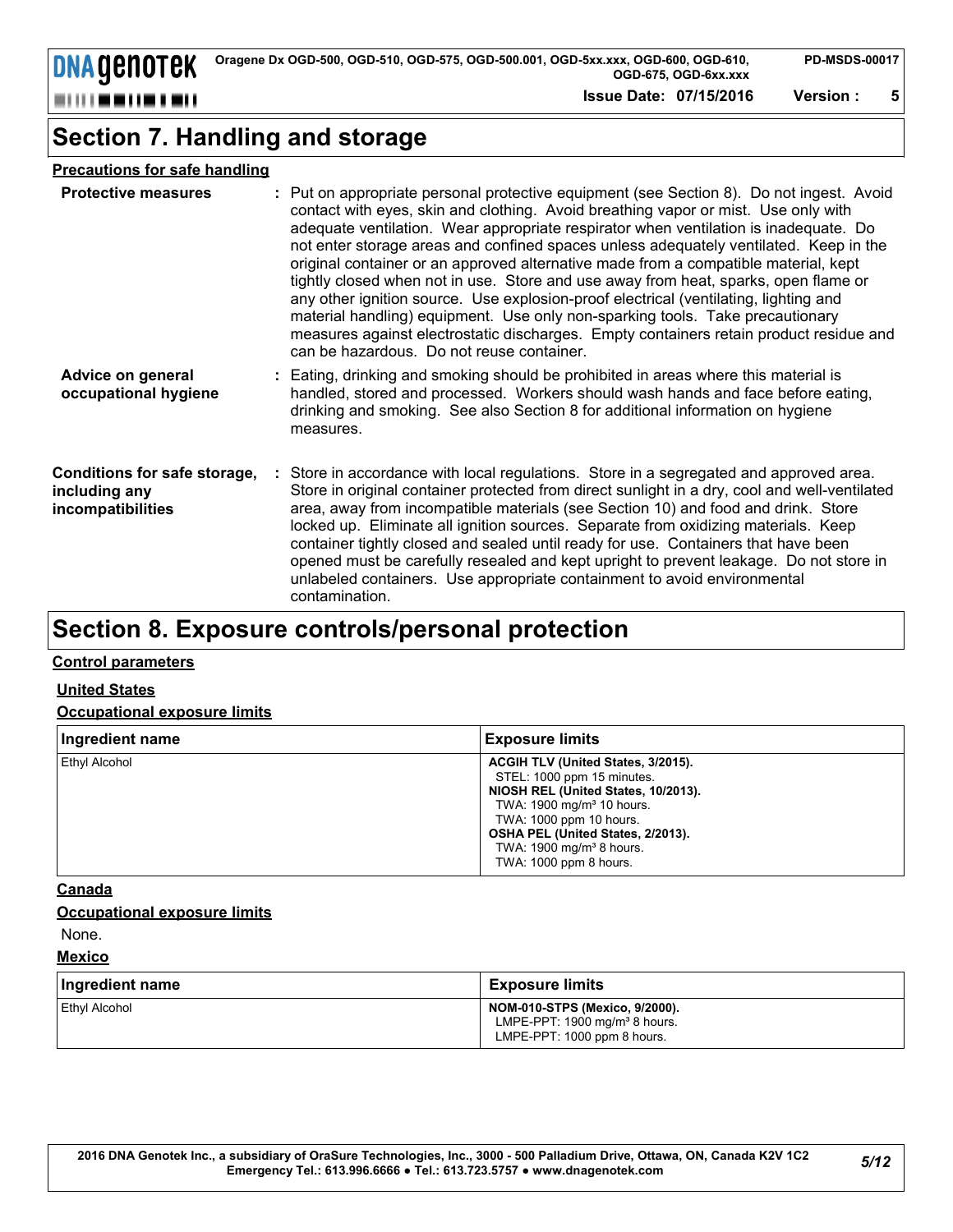**Issue Date: 07/15/2016 Version : 5**

# **Section 8. Exposure controls/personal protection**

| Appropriate engineering<br>controls       | : Use only with adequate ventilation. Use process enclosures, local exhaust ventilation or<br>other engineering controls to keep worker exposure to airborne contaminants below any<br>recommended or statutory limits. The engineering controls also need to keep gas,<br>vapor or dust concentrations below any lower explosive limits. Use explosion-proof<br>ventilation equipment.                                      |
|-------------------------------------------|------------------------------------------------------------------------------------------------------------------------------------------------------------------------------------------------------------------------------------------------------------------------------------------------------------------------------------------------------------------------------------------------------------------------------|
| <b>Environmental exposure</b><br>controls | : Emissions from ventilation or work process equipment should be checked to ensure<br>they comply with the requirements of environmental protection legislation.                                                                                                                                                                                                                                                             |
| <b>Individual protection measures</b>     |                                                                                                                                                                                                                                                                                                                                                                                                                              |
| <b>Hygiene measures</b>                   | : Wash hands, forearms and face thoroughly after handling chemical products, before<br>eating, smoking and using the lavatory and at the end of the working period.<br>Appropriate techniques should be used to remove potentially contaminated clothing.<br>Wash contaminated clothing before reusing. Ensure that eyewash stations and safety<br>showers are close to the workstation location.                            |
| <b>Eye/face protection</b>                | : Safety eyewear complying with an approved standard should be used when a risk<br>assessment indicates this is necessary to avoid exposure to liquid splashes, mists,<br>gases or dusts. If contact is possible, the following protection should be worn, unless<br>the assessment indicates a higher degree of protection: chemical splash goggles.                                                                        |
| <b>Skin protection</b>                    |                                                                                                                                                                                                                                                                                                                                                                                                                              |
| <b>Hand protection</b>                    | : Chemical-resistant, impervious gloves complying with an approved standard should be<br>worn at all times when handling chemical products if a risk assessment indicates this is<br>necessary.                                                                                                                                                                                                                              |
| <b>Body protection</b>                    | Personal protective equipment for the body should be selected based on the task being<br>performed and the risks involved and should be approved by a specialist before<br>handling this product. When there is a risk of ignition from static electricity, wear anti-<br>static protective clothing. For the greatest protection from static discharges, clothing<br>should include anti-static overalls, boots and gloves. |
| Other skin protection                     | : Appropriate footwear and any additional skin protection measures should be selected<br>based on the task being performed and the risks involved and should be approved by a<br>specialist before handling this product.                                                                                                                                                                                                    |
| <b>Respiratory protection</b>             | : Use a properly fitted, air-purifying or supplied air respirator complying with an approved<br>standard if a risk assessment indicates this is necessary. Respirator selection must be<br>based on known or anticipated exposure levels, the hazards of the product and the safe<br>working limits of the selected respirator.                                                                                              |

# **Section 9. Physical and chemical properties**

| Appearance                |                                                         |
|---------------------------|---------------------------------------------------------|
| <b>Physical state</b>     | : Liguid.                                               |
| Color                     | : Not available.                                        |
| Odor                      | $:$ Not available.                                      |
| <b>Odor threshold</b>     | : Not available.                                        |
| рH                        | $\therefore$ 9.5                                        |
| <b>Melting point</b>      | : Not available.                                        |
| <b>Boiling point</b>      | : Not available.                                        |
| <b>Flash point</b>        | : Closed cup: $32^{\circ}$ C (89.6°F) [Pensky-Martens.] |
| <b>Evaporation rate</b>   | : Not available.                                        |
| Flammability (solid, gas) | : Not available.                                        |
|                           |                                                         |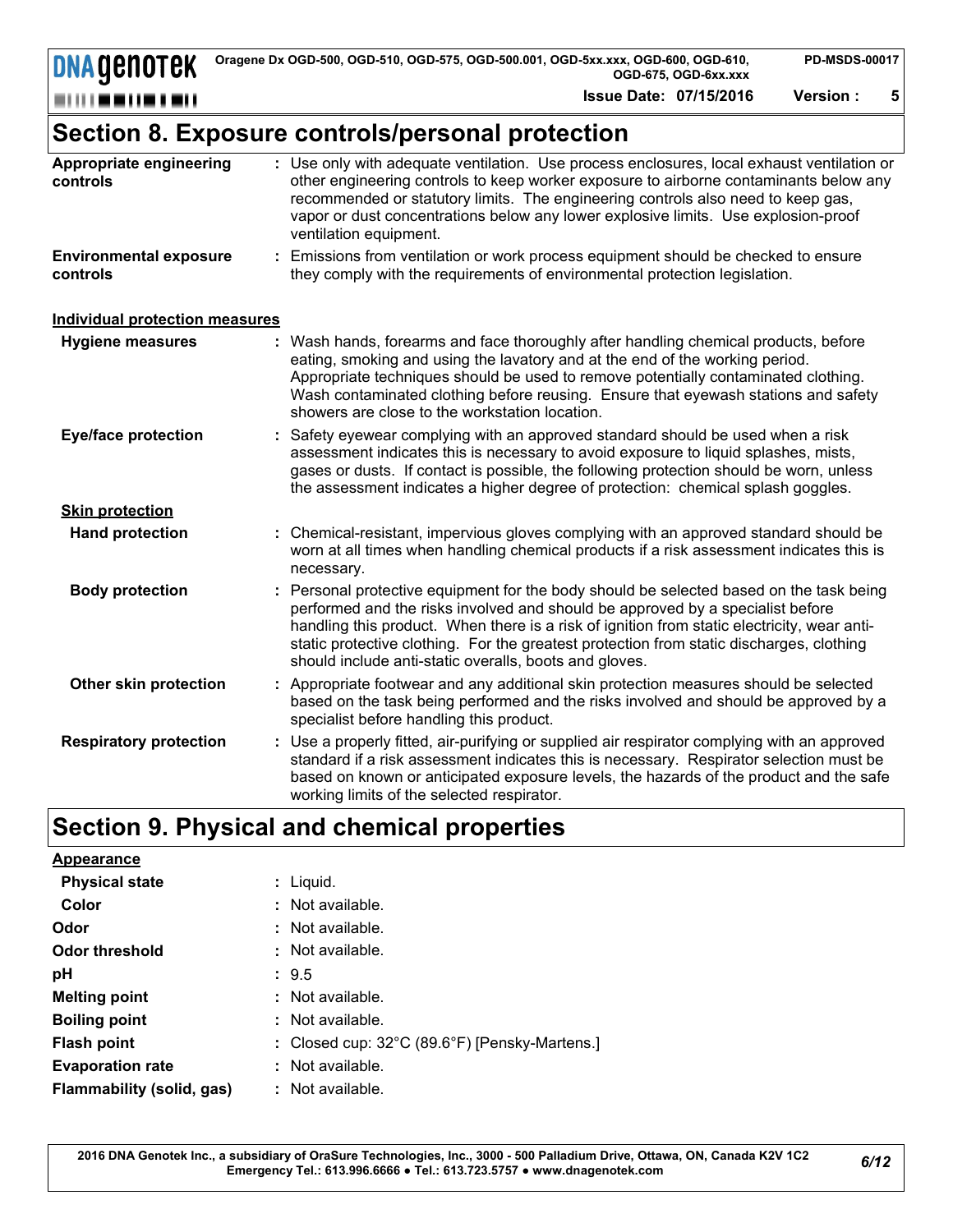**Issue Date: 07/15/2016 Version : 5**

**PD-MSDS-00017**

# **Section 9. Physical and chemical properties**

| Lower and upper explosive<br>(flammable) limits   | : Not available. |
|---------------------------------------------------|------------------|
| Vapor pressure                                    | : Not available. |
| Vapor density                                     | : Not available. |
| <b>Relative density</b>                           | : Not available. |
| <b>Solubility</b>                                 | : Not available. |
| <b>Partition coefficient: n-</b><br>octanol/water | : Not available. |
| <b>Auto-ignition temperature</b>                  | : Not available. |
| <b>Decomposition temperature</b>                  | : Not available. |
| <b>Viscosity</b>                                  | : Not available. |
| <b>Volatility</b>                                 | : Not available. |

# **Section 10. Stability and reactivity**

| <b>Reactivity</b>                            | : No specific test data related to reactivity available for this product or its ingredients.                                                                                   |
|----------------------------------------------|--------------------------------------------------------------------------------------------------------------------------------------------------------------------------------|
| <b>Chemical stability</b>                    | : The product is stable.                                                                                                                                                       |
| <b>Possibility of hazardous</b><br>reactions | : Under normal conditions of storage and use, hazardous reactions will not occur.                                                                                              |
| <b>Conditions to avoid</b>                   | : Avoid all possible sources of ignition (spark or flame). Do not pressurize, cut, weld,<br>braze, solder, drill, grind or expose containers to heat or sources of ignition.   |
| Incompatible materials                       | : Reactive or incompatible with the following materials: oxidizing materials, acids and<br>alkalis.<br>Slightly reactive or incompatible with the following materials: metals. |
| <b>Hazardous decomposition</b><br>products   | : Under normal conditions of storage and use, hazardous decomposition products should<br>not be produced.                                                                      |

### **Section 11. Toxicological information**

#### **Information on toxicological effects**

#### **Acute toxicity**

| <b>Product/ingredient name</b> | Result                | <b>Species</b> | <b>Dose</b>              | <b>Exposure</b> |
|--------------------------------|-----------------------|----------------|--------------------------|-----------------|
| <b>Ethyl Alcohol</b>           | LC50 Inhalation Vapor | Rat            | 124700 mg/m <sup>3</sup> | 4 hours         |
|                                | LD50 Oral             | Rat            | 7 g/kg                   |                 |
| Trometamol                     | LD50 Oral             | Mouse          | 5500 mg/kg               |                 |

#### **Irritation/Corrosion**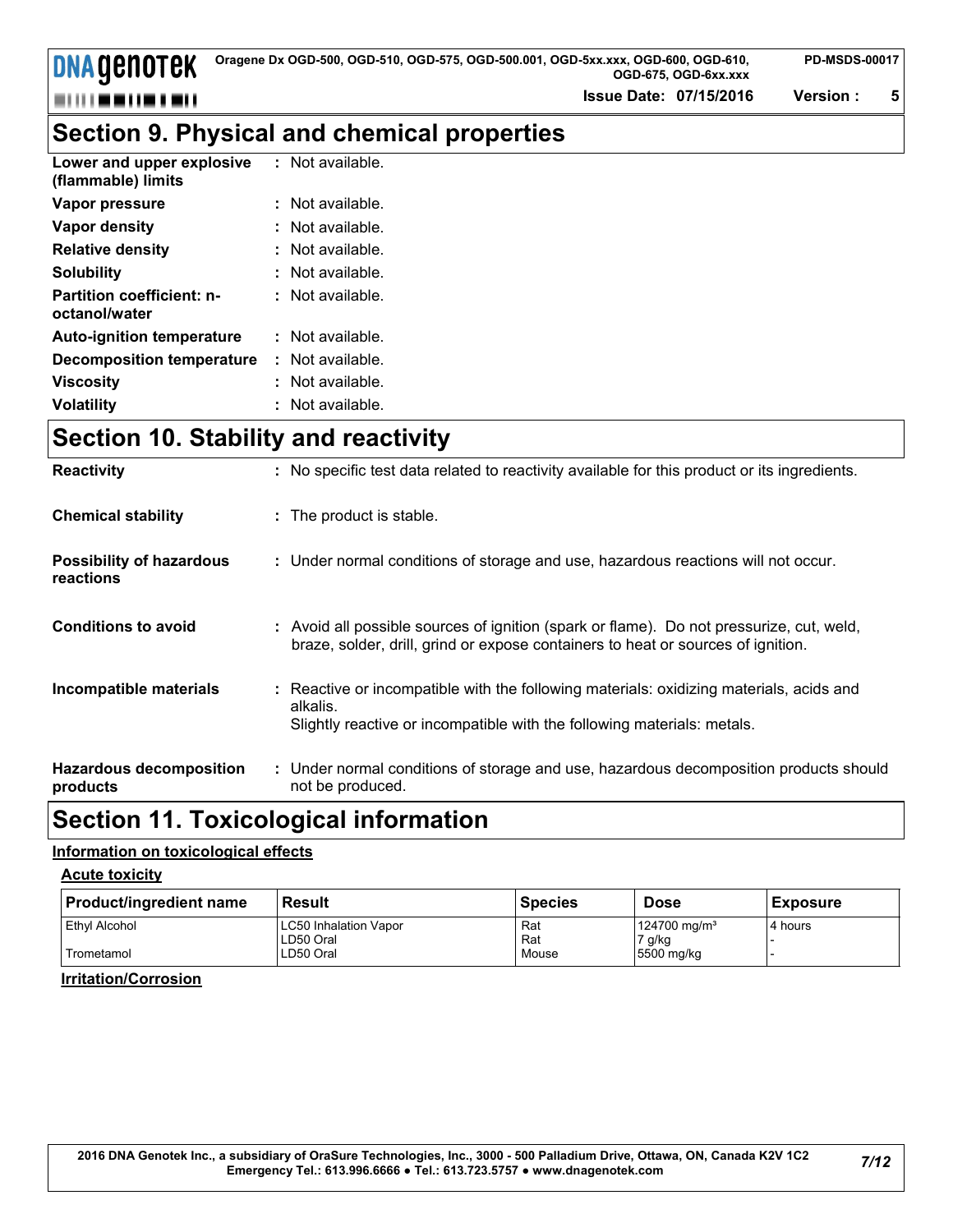**DNA GENOTEK** 

**Issue Date: 07/15/2016 Version : 5**

# **Section 11. Toxicological information**

| Product/ingredient name | Result                     | <b>Species</b> | <b>Score</b> | <b>Exposure</b>      | <b>Observation</b> |
|-------------------------|----------------------------|----------------|--------------|----------------------|--------------------|
| Ethyl Alcohol           | Eves - Moderate irritant   | Rabbit         |              | 100 uL               |                    |
|                         | l Skin - Moderate irritant | Rabbit         |              | 24 hours 20 mg       |                    |
|                         | Eyes - Mild irritant       | Rabbit         |              | 24 hours 500 mg      |                    |
|                         | Eyes - Moderate irritant   | Rabbit         |              | 0.067 minutes 100 mg |                    |
|                         | Eves - Severe irritant     | Rabbit         |              | 500 mg               |                    |
|                         | l Skin - Mild irritant     | Rabbit         |              | 400 mg               |                    |
| Trometamol              | l Skin - Moderate irritant | Rabbit         |              | 25 %                 |                    |
|                         | l Skin - Severe irritant   | Rabbit         |              | 500 mg               |                    |
|                         | I Skin - Moderate irritant | Woman          |              | 1%                   |                    |

#### **Sensitization**

There is no data available.

#### **Carcinogenicity**

There is no data available.

#### **Specific target organ toxicity (single exposure)**

| <b>Name</b>          | <b>Category</b> | ∣Route of<br>exposure | Target organs    |
|----------------------|-----------------|-----------------------|------------------|
| <b>Ethyl Alcohol</b> | Category 3      | Not applicable.       | Narcotic effects |

#### **Specific target organ toxicity (repeated exposure)**

There is no data available.

#### **Aspiration hazard**

There is no data available.

| Information on the likely | Dermal contact. Eye contact. Inhalation. Ingestion. |  |
|---------------------------|-----------------------------------------------------|--|
|---------------------------|-----------------------------------------------------|--|

**routes of exposure**

#### **Potential acute health effects**

| Eye contact         | : Causes serious eye irritation.                     |                                                                              |
|---------------------|------------------------------------------------------|------------------------------------------------------------------------------|
| <b>Inhalation</b>   | dizziness.                                           | : Can cause central nervous system (CNS) depression. May cause drowsiness or |
| <b>Skin contact</b> | : No known significant effects or critical hazards.  |                                                                              |
| Ingestion           | : Can cause central nervous system (CNS) depression. |                                                                              |

#### **Symptoms related to the physical, chemical and toxicological characteristics**

| Eye contact         | : Adverse symptoms may include the following:<br>pain or irritation<br>watering<br>redness                                                    |
|---------------------|-----------------------------------------------------------------------------------------------------------------------------------------------|
| <b>Inhalation</b>   | : Adverse symptoms may include the following:<br>nausea or vomiting<br>headache<br>drowsiness/fatigue<br>dizziness/vertigo<br>unconsciousness |
| <b>Skin contact</b> | : No known significant effects or critical hazards.                                                                                           |
| Ingestion           | : No known significant effects or critical hazards.                                                                                           |

#### **Delayed and immediate effects and also chronic effects from short and long term exposure**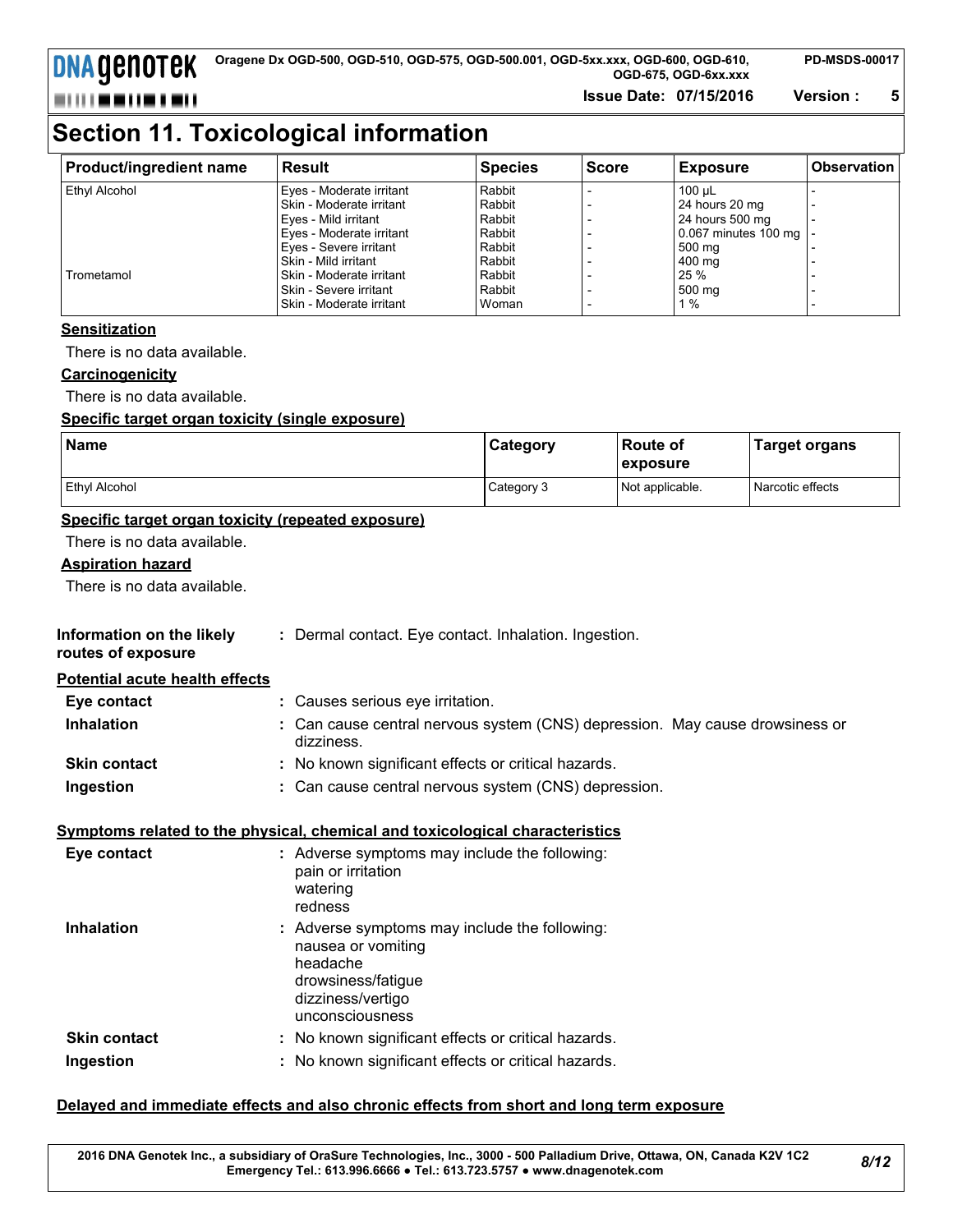**DNA GENOTEK** 

**Issue Date: 07/15/2016 Version : 5**

# **Section 11. Toxicological information**

| <b>Short term exposure</b>              |                                                     |  |  |  |  |
|-----------------------------------------|-----------------------------------------------------|--|--|--|--|
| <b>Potential immediate</b><br>effects   | : No known significant effects or critical hazards. |  |  |  |  |
| <b>Potential delayed effects</b>        | : No known significant effects or critical hazards. |  |  |  |  |
| Long term exposure                      |                                                     |  |  |  |  |
| <b>Potential immediate</b><br>effects   | : No known significant effects or critical hazards. |  |  |  |  |
| <b>Potential delayed effects</b>        | : No known significant effects or critical hazards. |  |  |  |  |
| <b>Potential chronic health effects</b> |                                                     |  |  |  |  |
| General                                 | : No known significant effects or critical hazards. |  |  |  |  |
| Carcinogenicity                         | : No known significant effects or critical hazards. |  |  |  |  |
| <b>Mutagenicity</b>                     | : No known significant effects or critical hazards. |  |  |  |  |
| <b>Teratogenicity</b>                   | : No known significant effects or critical hazards. |  |  |  |  |
| <b>Developmental effects</b>            | : No known significant effects or critical hazards. |  |  |  |  |
| <b>Fertility effects</b>                | : No known significant effects or critical hazards. |  |  |  |  |

#### **Numerical measures of toxicity**

#### **Acute toxicity estimates**

There is no data available.

# **Section 12. Ecological information**

#### **Toxicity**

| <b>Product/ingredient name</b> | Result                               | <b>Species</b>                      | Exposure |
|--------------------------------|--------------------------------------|-------------------------------------|----------|
| <b>Ethyl Alcohol</b>           | Acute EC50 17.921 mg/L Marine water  | Algae - Ulva pertusa                | 96 hours |
|                                | Acute EC50 2000 µg/L Fresh water     | Daphnia - Daphnia magna             | 48 hours |
|                                | Acute LC50 25500 µg/L Marine water   | Crustaceans - Artemia franciscana - | 48 hours |
|                                |                                      | Larvae                              |          |
|                                | Acute LC50 42000 µg/L Fresh water    | Fish - Oncorhynchus mykiss          | 4 days   |
|                                | Chronic NOEC 4.995 mg/L Marine water | Algae - Ulva pertusa                | 96 hours |
|                                | Chronic NOEC 0.375 ul/L Fresh water  | Fish - Gambusia holbrooki - Larvae  | 12 weeks |

#### **Persistence and degradability**

There is no data available.

#### **Bioaccumulative potential**

| <b>Product/ingredient name</b> | $LogP_{ow}$ | <b>BCF</b> | <b>Potential</b> |
|--------------------------------|-------------|------------|------------------|
| Ethyl Alcohol                  | $-0.35$     |            | low              |

#### **Mobility in soil**

| Soil/water partition<br>coefficient (K <sub>oc</sub> ) | : There is no data available. |
|--------------------------------------------------------|-------------------------------|
| <b>Mobility</b>                                        | : There is no data available. |

#### **Other adverse effects** : No known significant effects or critical hazards.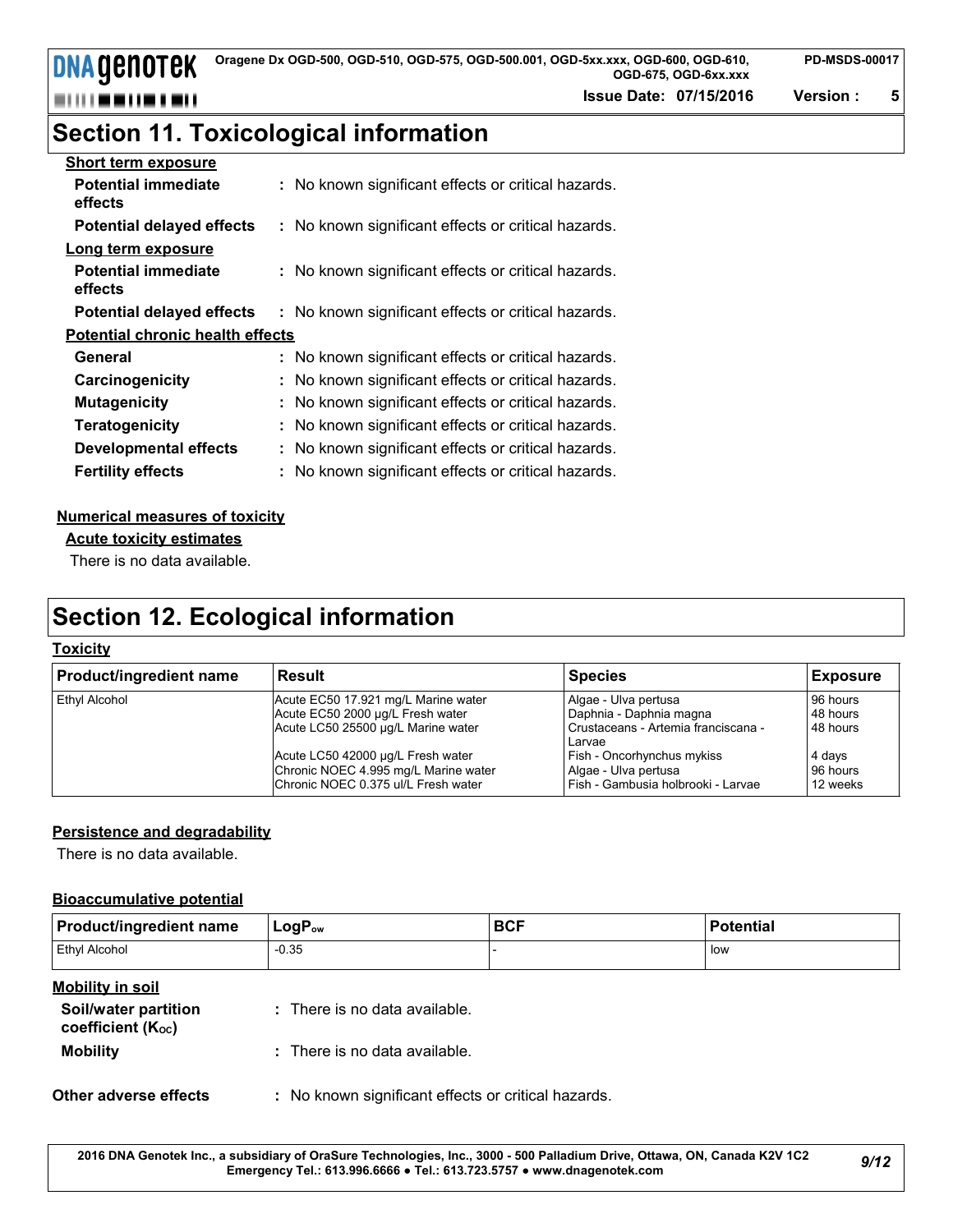| Oragene Dx OGD-500, OGD-510, OGD-575, OGD-500.001, OGD-5xx.xxx, OGD-600, OGD-610, | <b>PD-MSDS</b> |
|-----------------------------------------------------------------------------------|----------------|
| OGD-675. OGD-6xx.xxx                                                              |                |
| ----------                                                                        |                |

### **Section 13. Disposal considerations**

**Disposal methods :**

**DNA GENOTEK** 

---------

The generation of waste should be avoided or minimized wherever possible. Disposal of this product, solutions and any by-products should comply with the requirements of environmental protection and waste disposal legislation and any regional local authority requirements. Dispose of surplus and non-recyclable products via a licensed waste disposal contractor. Waste should not be disposed of untreated to the sewer unless fully compliant with the requirements of all authorities with jurisdiction. Waste packaging should be recycled. Incineration or landfill should only be considered when recycling is not feasible. This material and its container must be disposed of in a safe way. Care should be taken when handling empty containers that have not been cleaned or rinsed out. Empty containers or liners may retain some product residues. Vapor from product residues may create a highly flammable or explosive atmosphere inside the container. Do not cut, weld or grind used containers unless they have been cleaned thoroughly internally. Avoid dispersal of spilled material and runoff and contact with soil, waterways, drains and sewers.

### **Section 14. Transport information**

|                                      | <b>DOT</b>     | TDG / NOM-003-SCT        | <b>IMDG</b>                                     | <b>IATA</b>                                         |
|--------------------------------------|----------------|--------------------------|-------------------------------------------------|-----------------------------------------------------|
| <b>UN number</b>                     | Not regulated. | Not regulated.           | Not regulated.                                  | Not regulated.                                      |
| <b>UN proper</b><br>shipping name    |                |                          |                                                 |                                                     |
| <b>Transport</b><br>hazard class(es) |                | $\overline{\phantom{0}}$ |                                                 |                                                     |
| <b>Packing group</b>                 |                | -                        |                                                 |                                                     |
| <b>Environmental</b><br>hazards      | No.            | No.                      | No.                                             | No.                                                 |
| <b>Additional</b><br>information     |                | -                        | <b>Emergency schedules (EmS)</b><br>$F-E$ , S-E | Remarks<br>Not restricted, Special<br>Provision A58 |

**AERG :** Not applicable.

**Special precautions for user Transport within user's premises:** always transport in closed containers that are **:** upright and secure. Ensure that persons transporting the product know what to do in the event of an accident or spillage.

**Transport in bulk according to Annex II of MARPOL and the IBC Code :** Not available.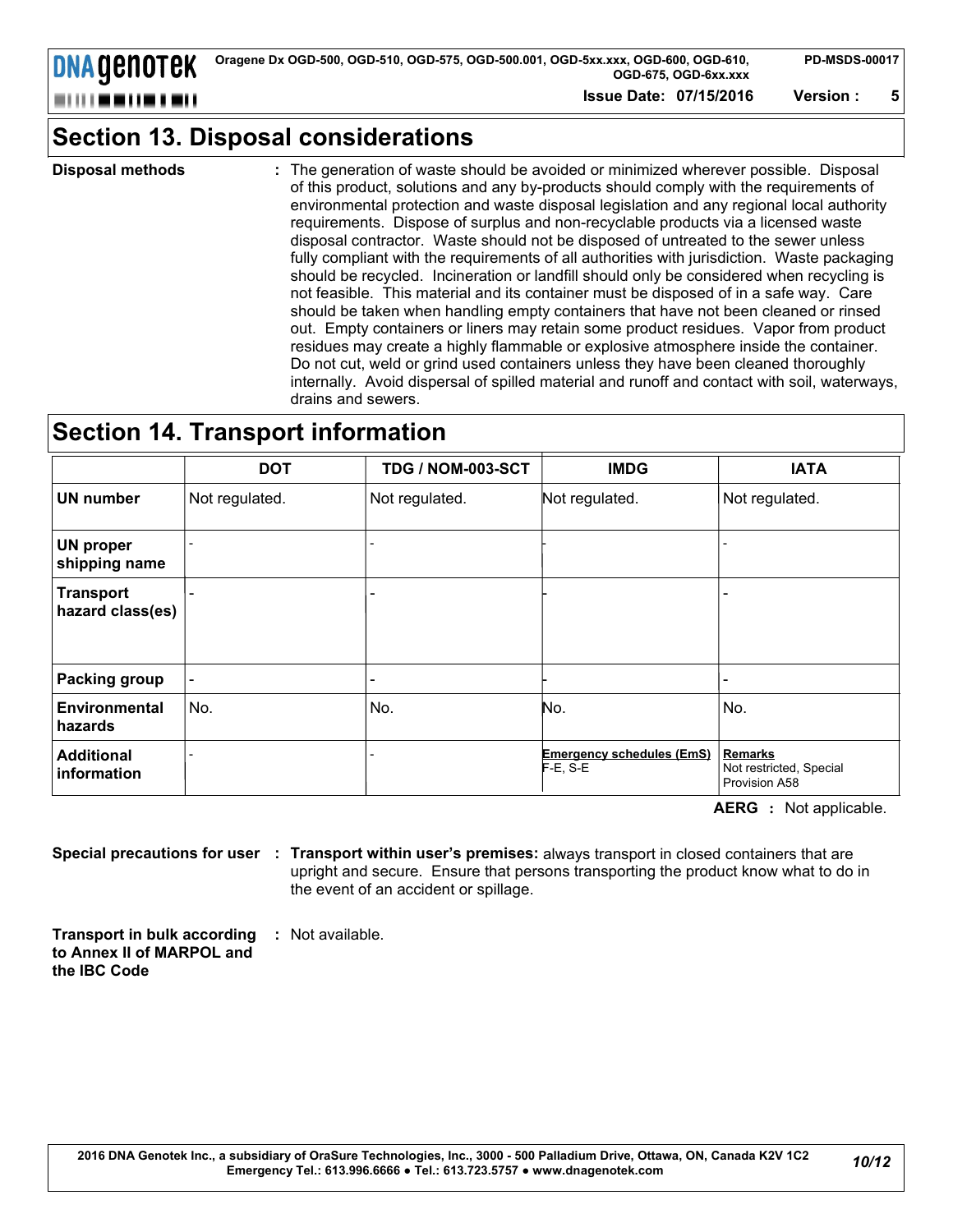**Issue Date: 07/15/2016 Version : 5**

# **Section 15. Regulatory information**

| <b>U.S. Federal regulations</b>                                                   | : United States inventory (TSCA 8b): Not determined. |
|-----------------------------------------------------------------------------------|------------------------------------------------------|
| <b>Clean Air Act Section 112</b><br>(b) Hazardous Air<br><b>Pollutants (HAPs)</b> | : Not listed                                         |
| <b>Clean Air Act Section 602</b><br><b>Class I Substances</b>                     | : Not listed                                         |
| <b>Clean Air Act Section 602</b><br><b>Class II Substances</b>                    | : Not listed                                         |
| <b>DEA List I Chemicals</b><br>(Precursor Chemicals)                              | : Not listed                                         |
| <b>DEA List I Chemicals</b><br>(Precursor Chemicals)                              | : Not listed                                         |
| <b>CADA 2001204</b>                                                               |                                                      |

#### **SARA 302/304**

**DNA GENOTEK** 

,,,,,,,,,,,,,,

#### **Composition/information on ingredients**

No products were found.

| SARA 304 RQ           | : Not applicable. |
|-----------------------|-------------------|
| SARA 311/312          |                   |
| <b>Classification</b> | : Fire hazard     |

Immediate (acute) health hazard

#### **Composition/information on ingredients**

| <b>Name</b>   | %         | <b>Fire</b><br>hazard | <b>Sudden</b><br>l ⊺release of<br>pressure | <b>Reactive</b> | Immediate<br>(acute)<br>health<br>l hazard | <b>Delayed</b><br>l (chronic)<br>health<br>hazard |
|---------------|-----------|-----------------------|--------------------------------------------|-----------------|--------------------------------------------|---------------------------------------------------|
| Ethyl Alcohol | $10 - 30$ | Yes.                  | No.                                        | No.             | Yes.                                       | No.                                               |
| Trometamol    | - 5       | No.                   | No.                                        | No.             | Yes.                                       | No.                                               |

#### **SARA 313**

No products were found.

#### **State regulations**

**Massachusetts**

- The following components are listed: Ethyl Alcohol **:**
- 
- **New York :** None of the components are listed.
- 
- **New Jersey :** The following components are listed: Ethyl Alcohol
- **Pennsylvania :** The following components are listed: Ethyl Alcohol
- **California Prop. 65**

No products were found.

#### **Canada**

| <b>Canadian lists</b>        |                                                      |
|------------------------------|------------------------------------------------------|
| <b>Canadian NPRI</b>         | : The following components are listed: Ethyl Alcohol |
| <b>CEPA Toxic substances</b> | : None of the components are listed.                 |
| <b>Canada inventory</b>      | : All components are listed or exempted.             |
| <b>International lists</b>   |                                                      |
| <b>National inventory</b>    |                                                      |
| Australia                    | : Not determined.                                    |